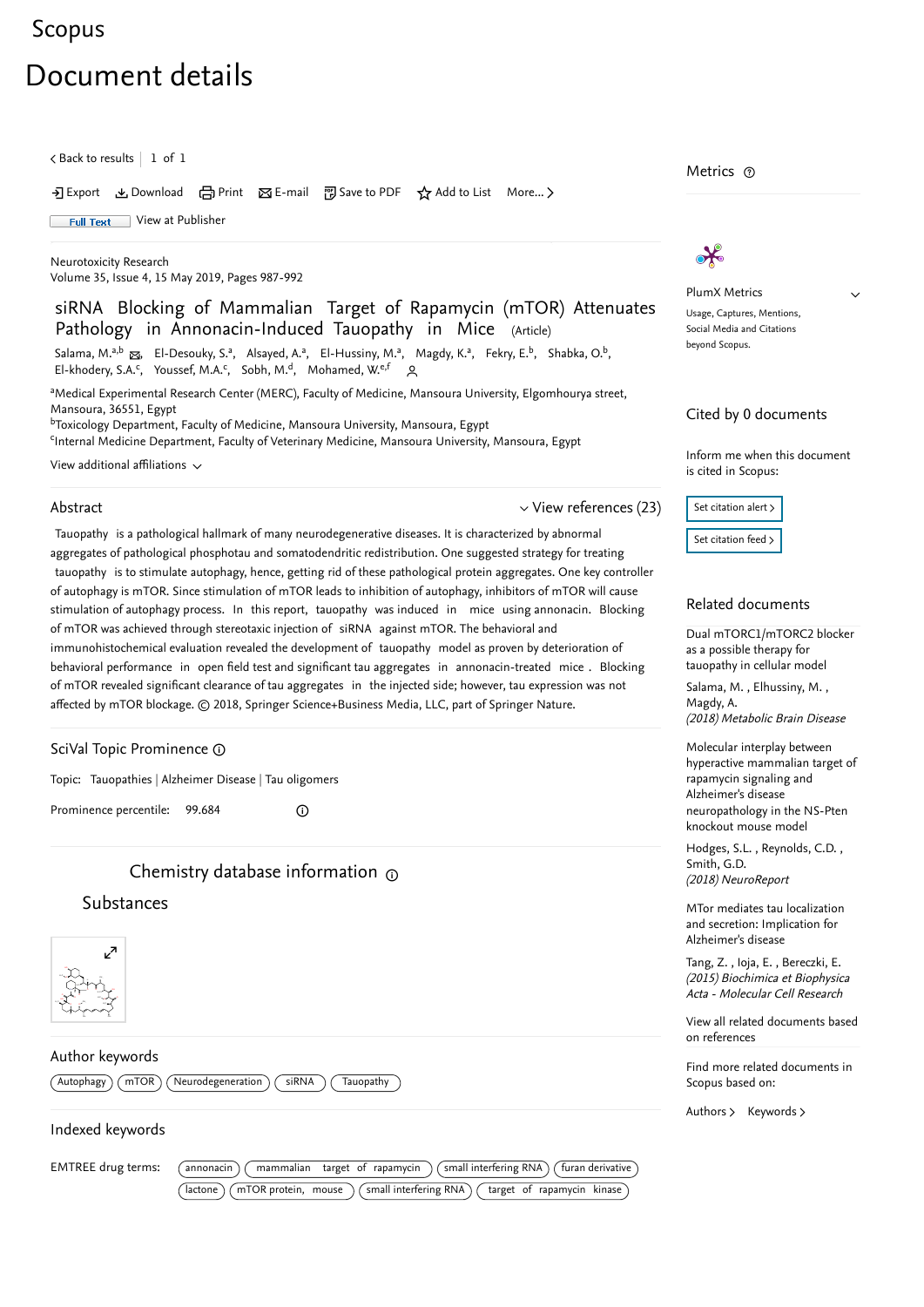<span id="page-1-0"></span>

| <b>EMTREE</b> medical                                                                                                 | animal experiment                                                                                                                                                      | animal model                                                                                                                                                 | animal tissue                                                                      | Article<br>autophagy                                                                                                                                                     | controlled study                |  |  |  |  |
|-----------------------------------------------------------------------------------------------------------------------|------------------------------------------------------------------------------------------------------------------------------------------------------------------------|--------------------------------------------------------------------------------------------------------------------------------------------------------------|------------------------------------------------------------------------------------|--------------------------------------------------------------------------------------------------------------------------------------------------------------------------|---------------------------------|--|--|--|--|
| terms:                                                                                                                | deterioration                                                                                                                                                          | enzyme activation<br>enzyme inhibition<br>immunohistochemistry<br>male<br>nonhuman<br>priority journal<br>protein aggregation<br>protein expression<br>mouse |                                                                                    |                                                                                                                                                                          |                                 |  |  |  |  |
|                                                                                                                       |                                                                                                                                                                        |                                                                                                                                                              |                                                                                    |                                                                                                                                                                          |                                 |  |  |  |  |
|                                                                                                                       | protein function                                                                                                                                                       | protein targeting                                                                                                                                            |                                                                                    | reverse transcription polymerase chain reaction                                                                                                                          |                                 |  |  |  |  |
|                                                                                                                       | tauopathy                                                                                                                                                              | animal                                                                                                                                                       | antagonists and inhibitors                                                         | C57BL mouse<br>brain                                                                                                                                                     |                                 |  |  |  |  |
|                                                                                                                       | chemically induced                                                                                                                                                     | metabolism                                                                                                                                                   | nerve cell                                                                         | pathology<br>proteinosis                                                                                                                                                 | tauopathy                       |  |  |  |  |
|                                                                                                                       |                                                                                                                                                                        |                                                                                                                                                              |                                                                                    |                                                                                                                                                                          |                                 |  |  |  |  |
| MeSH:                                                                                                                 | Animals                                                                                                                                                                | Brain<br>Autophagy                                                                                                                                           | Furans<br>Lactones                                                                 | Male <sup>1</sup>                                                                                                                                                        | Mice, Inbred C57BL              |  |  |  |  |
|                                                                                                                       | Neurons                                                                                                                                                                | Protein Aggregation, Pathological                                                                                                                            |                                                                                    | RNA, Small Interfering                                                                                                                                                   | Tauopathies                     |  |  |  |  |
|                                                                                                                       |                                                                                                                                                                        | TOR Serine-Threonine Kinases                                                                                                                                 |                                                                                    |                                                                                                                                                                          |                                 |  |  |  |  |
|                                                                                                                       |                                                                                                                                                                        |                                                                                                                                                              |                                                                                    |                                                                                                                                                                          |                                 |  |  |  |  |
|                                                                                                                       | Chemicals and CAS Registry Numbers:                                                                                                                                    |                                                                                                                                                              |                                                                                    |                                                                                                                                                                          |                                 |  |  |  |  |
|                                                                                                                       | annonacin, 111035-65-5; lactone, 1338-03-0; target of rapamycin kinase, 171715-28-9;                                                                                   |                                                                                                                                                              |                                                                                    |                                                                                                                                                                          |                                 |  |  |  |  |
|                                                                                                                       |                                                                                                                                                                        |                                                                                                                                                              |                                                                                    |                                                                                                                                                                          |                                 |  |  |  |  |
|                                                                                                                       |                                                                                                                                                                        |                                                                                                                                                              |                                                                                    | annonacin; Furans; Lactones; mTOR protein, mouse; RNA, Small Interfering; TOR Serine-Threonine Kinases                                                                   |                                 |  |  |  |  |
| Funding details                                                                                                       |                                                                                                                                                                        |                                                                                                                                                              |                                                                                    |                                                                                                                                                                          |                                 |  |  |  |  |
| Funding sponsor                                                                                                       |                                                                                                                                                                        |                                                                                                                                                              |                                                                                    | Funding number                                                                                                                                                           | Acronym                         |  |  |  |  |
|                                                                                                                       | Science and Technology Development Fund                                                                                                                                |                                                                                                                                                              |                                                                                    | 13892                                                                                                                                                                    |                                 |  |  |  |  |
|                                                                                                                       |                                                                                                                                                                        |                                                                                                                                                              |                                                                                    |                                                                                                                                                                          |                                 |  |  |  |  |
|                                                                                                                       |                                                                                                                                                                        |                                                                                                                                                              | DOI: 10.1007/s12640-018-9974-3<br>PubMed ID: 30362086<br>Document Type: Article    |                                                                                                                                                                          |                                 |  |  |  |  |
|                                                                                                                       |                                                                                                                                                                        |                                                                                                                                                              | Publisher: Springer New York LLC                                                   |                                                                                                                                                                          |                                 |  |  |  |  |
|                                                                                                                       |                                                                                                                                                                        |                                                                                                                                                              |                                                                                    |                                                                                                                                                                          | View in search results format > |  |  |  |  |
| All                                                                                                                   | Export                                                                                                                                                                 |                                                                                                                                                              | <b><a></a></b> Print <b>×</b> E-mail <sup>79</sup> Save to PDF Create bibliography |                                                                                                                                                                          |                                 |  |  |  |  |
| 1                                                                                                                     | Betz, C., Hall, M.N.                                                                                                                                                   |                                                                                                                                                              |                                                                                    |                                                                                                                                                                          |                                 |  |  |  |  |
|                                                                                                                       | Where is mTOR and what is it doing there? (Open Access)                                                                                                                |                                                                                                                                                              |                                                                                    |                                                                                                                                                                          |                                 |  |  |  |  |
|                                                                                                                       |                                                                                                                                                                        |                                                                                                                                                              |                                                                                    |                                                                                                                                                                          |                                 |  |  |  |  |
|                                                                                                                       | (2013) Journal of Cell Biology, 203 (4), pp. 563-574. Cited 248 times.<br>http://jcb.rupress.org/content/203/4/563.full.pdf<br>doi: 10.1083/jcb.201306041              |                                                                                                                                                              |                                                                                    |                                                                                                                                                                          |                                 |  |  |  |  |
|                                                                                                                       | View at Publisher                                                                                                                                                      |                                                                                                                                                              |                                                                                    |                                                                                                                                                                          |                                 |  |  |  |  |
| 2                                                                                                                     | Caccamo, A., De Pinto, V., Messina, A., Branca, C., Oddo, S.                                                                                                           |                                                                                                                                                              |                                                                                    |                                                                                                                                                                          |                                 |  |  |  |  |
|                                                                                                                       |                                                                                                                                                                        |                                                                                                                                                              |                                                                                    |                                                                                                                                                                          |                                 |  |  |  |  |
| <b>ISSN: 10298428</b><br><b>CODEN: NURRF</b><br>Source Type: Journal<br>Original language: English<br>References (23) | signature (Open Access)                                                                                                                                                |                                                                                                                                                              |                                                                                    | Genetic reduction of mammalian target of rapamycin ameliorates Alzheimer's disease-<br>like cognitive and pathological deficits by restoring hippocampal gene expression |                                 |  |  |  |  |
|                                                                                                                       | (2014) Journal of Neuroscience, 34 (23), pp. 7988-7998. Cited 80 times.<br>http://www.jneurosci.org/content/34/23/7988.full.pdf<br>doi: 10.1523/JNEUROSCI.0777-14.2014 |                                                                                                                                                              |                                                                                    |                                                                                                                                                                          |                                 |  |  |  |  |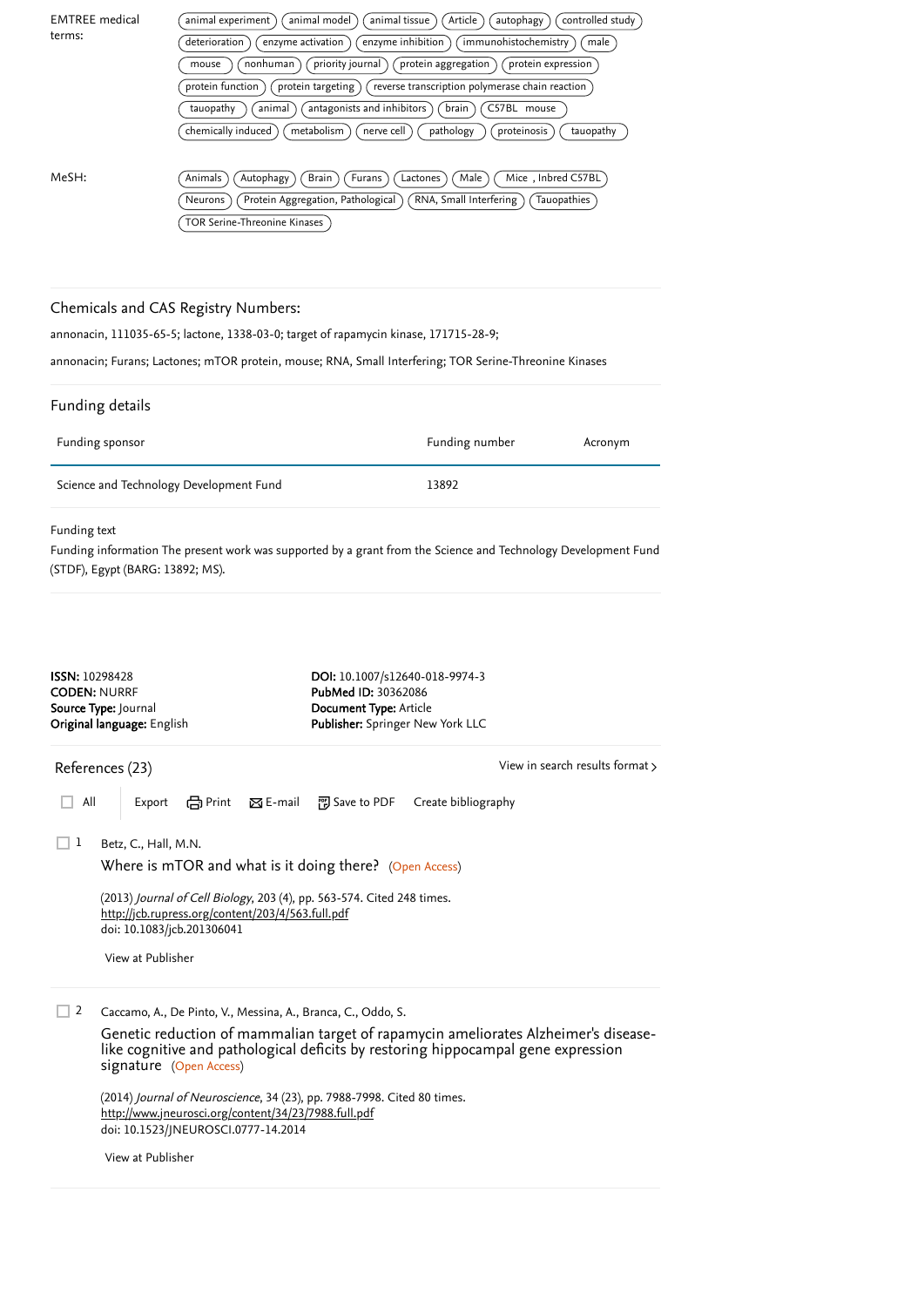| 3        | Cuervo, A.M., Bergamini, E., Brunk, U.T., Dröge, W., Ffrench, M., Terman, A.<br>Autophagy and aging: the importance of maintaining "clean" cells.                                                                          |  |  |  |  |  |
|----------|----------------------------------------------------------------------------------------------------------------------------------------------------------------------------------------------------------------------------|--|--|--|--|--|
|          | (2005) Autophagy, 1 (3), pp. 131-140. Cited 516 times.<br>doi: 10.4161/auto.1.3.2017                                                                                                                                       |  |  |  |  |  |
|          | View at Publisher                                                                                                                                                                                                          |  |  |  |  |  |
| $\Box$ 4 | Díaz-Troya, S., Pérez-Pérez, M.E., Florencio, F.J., Crespo, J.L.<br>The role of TOR in autophagy regulation from yeast to plants and mammals                                                                               |  |  |  |  |  |
|          | (2008) Autophagy, 4 (7), pp. 851-865. Cited 235 times.<br>http://www.tandfonline.com/toc/kaup20/current<br>doi: 10.4161/auto.6555                                                                                          |  |  |  |  |  |
|          | View at Publisher                                                                                                                                                                                                          |  |  |  |  |  |
| $\Box$ 5 | Franklin, K.B.J., Paxinos, G.<br>(1997) The mouse brain in stereotaxic coordinates. Cited 31958 times.<br>2, Academic Press, San Diego, CA                                                                                 |  |  |  |  |  |
| $\Box$ 6 | Höllerhage, M., Deck, R., De Andrade, A., Respondek, G., Xu, H., Rösler, T.W., Salama, M., (), Höglinger,<br>G.U.                                                                                                          |  |  |  |  |  |
|          | Piericidin a aggravates tau pathology in P301S transgenic mice (Open Access)                                                                                                                                               |  |  |  |  |  |
|          | (2014) PLoS ONE, 9 (12), art. no. e113557. Cited 7 times.<br>http://www.plosone.org/article/fetchObject.action?<br>uri=info%3Adoi%2F10.1371%2Fjournal.pone.0113557&representation=PDF<br>doi: 10.1371/journal.pone.0113557 |  |  |  |  |  |
|          | View at Publisher                                                                                                                                                                                                          |  |  |  |  |  |
| $\Box$ 7 | Jiang, T., Yu, J.-T., Zhu, X.-C., Zhang, Q.-Q., Cao, L., Wang, H.-F., Tan, M.-S., (), Tan, L.<br>Temsirolimus attenuates tauopathy in vitro and in vivo by targeting tau<br>hyperphosphorylation and autophagic clearance  |  |  |  |  |  |
|          | (2014) Neuropharmacology, 85, pp. 121-130. Cited 49 times.<br>www.elsevier.com/locate/neuropharm<br>doi: 10.1016/j.neuropharm.2014.05.032                                                                                  |  |  |  |  |  |
|          | View at Publisher                                                                                                                                                                                                          |  |  |  |  |  |
| $\Box$ 8 | Klionsky, D.J., Emr, S.D.                                                                                                                                                                                                  |  |  |  |  |  |
|          | Autophagy as a regulated pathway of cellular degradation                                                                                                                                                                   |  |  |  |  |  |
|          | (2000) Science, 290 (5497), pp. 1717-1721. Cited 2375 times.<br>doi: 10.1126/science.290.5497.1717                                                                                                                         |  |  |  |  |  |
|          | View at Publisher                                                                                                                                                                                                          |  |  |  |  |  |
| $\Box$ 9 | Laplante, M., Sabatini, D.M.                                                                                                                                                                                               |  |  |  |  |  |
|          | MTOR signaling in growth control and disease (Open Access)<br>(2012) Cell, 149 (2), pp. 274-293. Cited 4129 times.<br>doi: 10.1016/j.cell.2012.03.017                                                                      |  |  |  |  |  |
|          | View at Publisher                                                                                                                                                                                                          |  |  |  |  |  |
| 10       | Li, X., Alafuzoff, I., Soininen, H., Winblad, B., Pei, J.-J.                                                                                                                                                               |  |  |  |  |  |
|          | Levels of mTOR and its downstream targets 4E-BP1, eEF2, and eEF2 kinase in<br>relationships with tau in Alzheimer's disease brain                                                                                          |  |  |  |  |  |
|          | (2005) FEBS Journal, 272 (16), pp. 4211-4220. Cited 184 times.<br>doi: 10.1111/j.1742-4658.2005.04833.x                                                                                                                    |  |  |  |  |  |

[View at Publisher](https://www.scopus.com/redirect/linking.uri?targetURL=https%3a%2f%2fdoi.org%2f10.1111%2fj.1742-4658.2005.04833.x&locationID=3&categoryID=4&eid=2-s2.0-23844457609&issn=1742464X&linkType=ViewAtPublisher&year=2005&origin=reflist&dig=421f571d8dd54e2256ba30ae3e53eafe&recordRank=)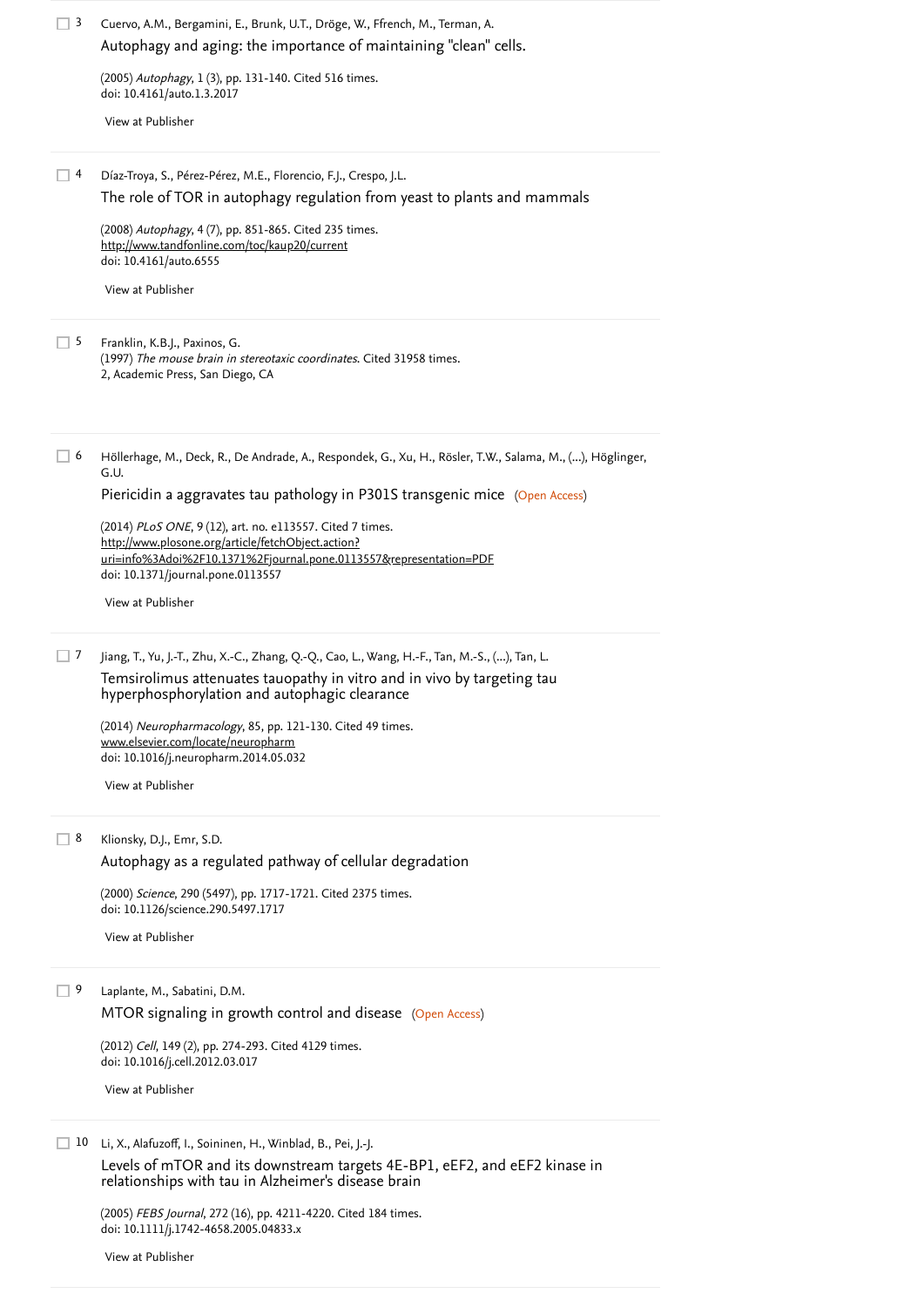|    | 11 Ludolph, A.C., Kassubek, J., Landwehrmeyer, B.G., Mandelkow, E., Mandelkow, E.-M., Burn, D.J., Caparros-<br>Lefebvre, D., (), Wszolek, Z.K.                              |
|----|-----------------------------------------------------------------------------------------------------------------------------------------------------------------------------|
|    | Tauopathies with parkinsonism: Clinical spectrum, neuropathologic basis, biological<br>markers, and treatment options                                                       |
|    | (2009) European Journal of Neurology, 16 (3), pp. 297-309. Cited 129 times.<br>doi: 10.1111/j.1468-1331.2008.02513.x                                                        |
|    | View at Publisher                                                                                                                                                           |
|    | 12 Nicks, J., Lee, S., Harris, A., Falk, D.J., Todd, A.G., Arredondo, K., Dunn Jr., W.A., (), Notterpek, L.                                                                 |
|    | Rapamycin improves peripheral nerve myelination while it fails to benefit<br>neuromuscular performance in neuropathic mice                                                  |
|    | (2014) Neurobiology of Disease, 70, pp. 224-236. Cited 18 times.<br>http://www.elsevier.com/inca/publications/store/6/2/2/9/2/3/index.htt<br>doi: 10.1016/j.nbd.2014.06.023 |
|    | View at Publisher                                                                                                                                                           |
|    | 13 Ozcelik, S., Fraser, G., Castets, P., Schaeffer, V., Skachokova, Z., Breu, K., Clavaguera, F., (), Winkler, D.T.                                                         |
|    | Rapamycin Attenuates the Progression of Tau Pathology in P301S Tau Transgenic<br>Mice (Open Access)                                                                         |
|    | (2013) PLoS ONE, 8 (5), art. no. e62459. Cited 78 times.<br>http://www.plosone.org/article/fetchObjectAttachment.action?                                                    |
|    | uri=info%3Adoi%2F10.1371%2Fjournal.pone.0062459&representation=PDF<br>doi: 10.1371/journal.pone.0062459                                                                     |
|    | View at Publisher                                                                                                                                                           |
| 14 | Rottscholl, R., Haegele, M., Jainsch, B., Xu, H., Respondek, G., Höllerhage, M., Rösler, T.W., (), Höglinger,<br>G.U.                                                       |
|    | Chronic consumption of Annona muricata juice triggers and aggravates cerebral tau<br>phosphorylation in wild-type and MAPT transgenic mice (Open Access)                    |
|    | (2016) Journal of Neurochemistry, 139 (4), pp. 624-639. Cited 9 times.                                                                                                      |
|    | www.blackwellpublishing.com/journals/JNC<br>doi: 10.1111/jnc.13835                                                                                                          |
|    | View at Publisher                                                                                                                                                           |
| 15 | Salama, M., Elhussiny, M., Magdy, A., Omran, A.G., Alsayed, A., Ashry, R., Mohamed, W.                                                                                      |
|    | Dual mTORC1/mTORC2 blocker as a possible therapy for tauopathy in cellular model                                                                                            |
|    | (2018) Metabolic Brain Disease, 33 (2), pp. 583-587.<br>www.wkap.nl/journalhome.htm/0885-7490<br>doi: 10.1007/s11011-017-0137-7                                             |
|    | View at Publisher                                                                                                                                                           |
|    |                                                                                                                                                                             |
| 16 | Santacruz, K., Lewis, J., Spires, T., Paulson, J., Kotilinek, L., Ingelsson, M., Guimaraes, A., (), Ashe, K.H.                                                              |
|    | Medicine: Tau suppression in a neurodegenerative mouse model improves memory<br>function                                                                                    |
|    | (2005) Science, 309 (5733), pp. 476-481. Cited 1211 times.<br>doi: 10.1126/science.1113694                                                                                  |
|    | View at Publisher                                                                                                                                                           |

17 Siman, R., Cocca, R., Dong, Y.

(Open Access) [The mTOR inhibitor rapamycin mitigates perforant pathway neurodegeneration and](https://www.scopus.com/record/display.uri?eid=2-s2.0-84951320233&origin=reflist&sort=plf-f&src=s&st1=siRNA+Blocking+of+Mammalian+Target+of+Rapamycin+Attenuates+Pathology+in+Annonacin-Induced+Tauopathy+in+Mice&st2=&sid=57f36afa246202f9e03aa07be53cffcd&sot=b&sdt=b&sl=122&s=TITLE-ABS-KEY%28siRNA+Blocking+of+Mammalian+Target+of+Rapamycin+Attenuates+Pathology+in+Annonacin-Induced+Tauopathy+in+Mice%29&recordRank=) synapse loss in a mouse model of early-stage Alzheimer-type tauopathy

(2015) *PLoS ONE*, 10 (11), art. no. e0142340. [Cited 44 times](https://www.scopus.com/search/submit/citedby.uri?eid=2-s2.0-85055723662&refeid=2-s2.0-84951320233&src=s&origin=reflist&refstat=core). doi: 10.1371/journal.pone.0142340 http://www.plosone.org/article/fetchObject.action? [uri=info:doi/10.1371/journal.pone.0142340&representation=PDF](http://www.plosone.org/article/fetchObject.action?uri=info:doi/10.1371/journal.pone.0142340&representation=PDF)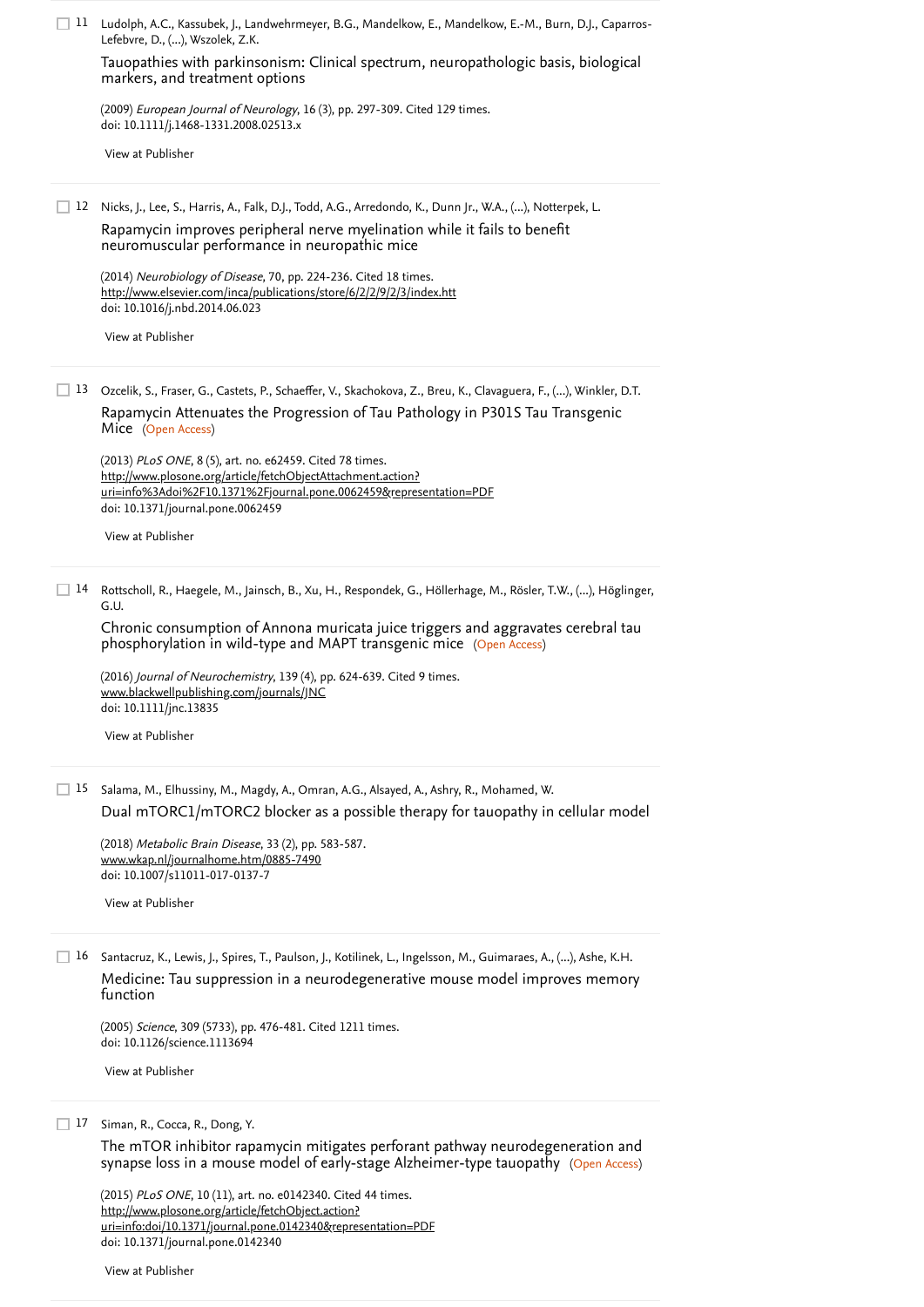|  |  |  |  |  | 18 Sousa-Victor, P., García-Prat, L., Muñoz-Cánoves, P. |  |
|--|--|--|--|--|---------------------------------------------------------|--|
|--|--|--|--|--|---------------------------------------------------------|--|

(Open Access) [Dual mTORC1/C2 inhibitors: Gerosuppressors with potential anti-aging effect](https://www.scopus.com/record/display.uri?eid=2-s2.0-84943388545&origin=reflist&sort=plf-f&src=s&st1=siRNA+Blocking+of+Mammalian+Target+of+Rapamycin+Attenuates+Pathology+in+Annonacin-Induced+Tauopathy+in+Mice&st2=&sid=57f36afa246202f9e03aa07be53cffcd&sot=b&sdt=b&sl=122&s=TITLE-ABS-KEY%28siRNA+Blocking+of+Mammalian+Target+of+Rapamycin+Attenuates+Pathology+in+Annonacin-Induced+Tauopathy+in+Mice%29&recordRank=)

(2015) Oncotarget, 6 (27), pp. 23052-23054. [Cited 13 times](https://www.scopus.com/search/submit/citedby.uri?eid=2-s2.0-85055723662&refeid=2-s2.0-84943388545&src=s&origin=reflist&refstat=core). doi: 10.18632/oncotarget.5563 http://www.impactjournals.com/oncotarget/index.php? [journal=oncotarget&page=article&op=download&path%5B%5D=5563&path%5B%5D=13045](http://www.impactjournals.com/oncotarget/index.php?journal=oncotarget&page=article&op=download&path%5B%5D=5563&path%5B%5D=13045)

[View at Publisher](https://www.scopus.com/redirect/linking.uri?targetURL=https%3a%2f%2fdoi.org%2f10.18632%2foncotarget.5563&locationID=3&categoryID=4&eid=2-s2.0-84943388545&issn=19492553&linkType=ViewAtPublisher&year=2015&origin=reflist&dig=906617dd55c7ad9c9abf529fb2825a3d&recordRank=)

19 Spillantini, M.G., Goedert, M.

[Tau pathology and neurodegeneration](https://www.scopus.com/record/display.uri?eid=2-s2.0-84877906835&origin=reflist&sort=plf-f&src=s&st1=siRNA+Blocking+of+Mammalian+Target+of+Rapamycin+Attenuates+Pathology+in+Annonacin-Induced+Tauopathy+in+Mice&st2=&sid=57f36afa246202f9e03aa07be53cffcd&sot=b&sdt=b&sl=122&s=TITLE-ABS-KEY%28siRNA+Blocking+of+Mammalian+Target+of+Rapamycin+Attenuates+Pathology+in+Annonacin-Induced+Tauopathy+in+Mice%29&recordRank=)

(2013) *The Lancet Neurology*, 12 (6), pp. 609-622. [Cited 427 times](https://www.scopus.com/search/submit/citedby.uri?eid=2-s2.0-85055723662&refeid=2-s2.0-84877906835&src=s&origin=reflist&refstat=core). doi: 10.1016/S1474-4422(13)70090-5

[View at Publisher](https://www.scopus.com/redirect/linking.uri?targetURL=https%3a%2f%2fdoi.org%2f10.1016%2fS1474-4422%2813%2970090-5&locationID=3&categoryID=4&eid=2-s2.0-84877906835&issn=14744422&linkType=ViewAtPublisher&year=2013&origin=reflist&dig=01caf9d0716faf8083c347ccf8b35b2c&recordRank=)

Tang, Z., Bereczki, E., Zhang, H., Wang, S., Li, C., Ji, X., Branca, R.M., (...), Pei, J.-J. 20

Implication for Alzheimer disease (Open Access) [Mammalian target of rapamycin \(mTor\) mediates tau protein dyshomeostasis:](https://www.scopus.com/record/display.uri?eid=2-s2.0-84878422744&origin=reflist&sort=plf-f&src=s&st1=siRNA+Blocking+of+Mammalian+Target+of+Rapamycin+Attenuates+Pathology+in+Annonacin-Induced+Tauopathy+in+Mice&st2=&sid=57f36afa246202f9e03aa07be53cffcd&sot=b&sdt=b&sl=122&s=TITLE-ABS-KEY%28siRNA+Blocking+of+Mammalian+Target+of+Rapamycin+Attenuates+Pathology+in+Annonacin-Induced+Tauopathy+in+Mice%29&recordRank=)

(2013) *Journal of Biological Chemistry*, 288 (22), pp. 15556-15570. [Cited 58 times](https://www.scopus.com/search/submit/citedby.uri?eid=2-s2.0-85055723662&refeid=2-s2.0-84878422744&src=s&origin=reflist&refstat=core). doi: 10.1074/jbc.M112.435123 <http://www.jbc.org/content/288/22/15556.full.pdf+html>

[View at Publisher](https://www.scopus.com/redirect/linking.uri?targetURL=https%3a%2f%2fdoi.org%2f10.1074%2fjbc.M112.435123&locationID=3&categoryID=4&eid=2-s2.0-84878422744&issn=00219258&linkType=ViewAtPublisher&year=2013&origin=reflist&dig=e848099fef971bf029ca769d268a9b98&recordRank=)

21 Xu, H., Rösler, T.W., Carlsson, T., de Andrade, A., Fiala, O., Höllerhage, M., Oertel, W.H., (…), Höglinger, G.U.

[Tau silencing by siRNA in the P301S mouse model of tauopathy](https://www.scopus.com/record/display.uri?eid=2-s2.0-84911493266&origin=reflist&sort=plf-f&src=s&st1=siRNA+Blocking+of+Mammalian+Target+of+Rapamycin+Attenuates+Pathology+in+Annonacin-Induced+Tauopathy+in+Mice&st2=&sid=57f36afa246202f9e03aa07be53cffcd&sot=b&sdt=b&sl=122&s=TITLE-ABS-KEY%28siRNA+Blocking+of+Mammalian+Target+of+Rapamycin+Attenuates+Pathology+in+Annonacin-Induced+Tauopathy+in+Mice%29&recordRank=)

(2014) *Current Gene Therapy*, 14 (5), pp. 343-351. [Cited 20 times](https://www.scopus.com/search/submit/citedby.uri?eid=2-s2.0-85055723662&refeid=2-s2.0-84911493266&src=s&origin=reflist&refstat=core). doi: 10.2174/156652321405140926160602 [http://www.benthamdirect.org/pages/all\\_b\\_bypublication.php](http://www.benthamdirect.org/pages/all_b_bypublication.php)

[View at Publisher](https://www.scopus.com/redirect/linking.uri?targetURL=https%3a%2f%2fdoi.org%2f10.2174%2f156652321405140926160602&locationID=3&categoryID=4&eid=2-s2.0-84911493266&issn=18755631&linkType=ViewAtPublisher&year=2014&origin=reflist&dig=0817cb9a8072cc3dd779e280a693f7a0&recordRank=)

22 Yamada, E.S., Respondek, G., Müssner, S., de Andrade, A., Höllerhage, M., Depienne, C., Rastetter, A., (...), Höglinger, G.U.

[Annonacin, a natural lipophilic mitochondrial complex I inhibitor, increases](https://www.scopus.com/record/display.uri?eid=2-s2.0-84892467123&origin=reflist&sort=plf-f&src=s&st1=siRNA+Blocking+of+Mammalian+Target+of+Rapamycin+Attenuates+Pathology+in+Annonacin-Induced+Tauopathy+in+Mice&st2=&sid=57f36afa246202f9e03aa07be53cffcd&sot=b&sdt=b&sl=122&s=TITLE-ABS-KEY%28siRNA+Blocking+of+Mammalian+Target+of+Rapamycin+Attenuates+Pathology+in+Annonacin-Induced+Tauopathy+in+Mice%29&recordRank=) phosphorylation of tau in the brain of FTDP-17 transgenic mice

(2014) Experimental Neurology, 253, pp. 113-125. [Cited 20 times](https://www.scopus.com/search/submit/citedby.uri?eid=2-s2.0-85055723662&refeid=2-s2.0-84892467123&src=s&origin=reflist&refstat=core). doi: 10.1016/j.expneurol.2013.12.017

[View at Publisher](https://www.scopus.com/redirect/linking.uri?targetURL=https%3a%2f%2fdoi.org%2f10.1016%2fj.expneurol.2013.12.017&locationID=3&categoryID=4&eid=2-s2.0-84892467123&issn=00144886&linkType=ViewAtPublisher&year=2014&origin=reflist&dig=4204d10faedd6c676f890f4fcc263db7&recordRank=)

23 Zhang, X., Li, L., Chen, S., Yang, D., Wang, Y., Zhang, X., Wang, Z., (...), Le, W.

Rapamycin treatment augments motor neuron degeneration in SOD1 <sup>G93A</sup> mouse model of amyotrophic lateral sclerosis

(2011) Autophagy, 7 (4), pp. 412-425. [Cited 215 times](https://www.scopus.com/search/submit/citedby.uri?eid=2-s2.0-85055723662&refeid=2-s2.0-79953647105&src=s&origin=reflist&refstat=core). doi: 10.4161/auto.7.4.14541 <http://www.landesbioscience.com/journals/autophagy/ZhangAUTO7-4.pdf>

[View at Publisher](https://www.scopus.com/redirect/linking.uri?targetURL=https%3a%2f%2fdoi.org%2f10.4161%2fauto.7.4.14541&locationID=3&categoryID=4&eid=2-s2.0-79953647105&issn=15548635&linkType=ViewAtPublisher&year=2011&origin=reflist&dig=cf3a824a31bf7e28e418cfc807d65efd&recordRank=)

<span id="page-4-0"></span> Salama, M.; Medical Experimental Research Center (MERC), Faculty of Medicine, Mansoura University, Elgomhourya street, Mansoura, Egypt; email: [toxicsalama@hotmail.com](mailto:toxicsalama@hotmail.com) © Copyright 2019 Elsevier B.V., All rights reserved.

1 of 1 ◅ [Back to results](https://www.scopus.com/results/results.uri?sort=plf-f&src=s&st1=siRNA+Blocking+of+Mammalian+Target+of+Rapamycin+Attenuates+Pathology+in+Annonacin-Induced+Tauopathy+in+Mice&st2=&sid=57f36afa246202f9e03aa07be53cffcd&sot=b&sdt=b&sl=122&s=TITLE-ABS-KEY%28siRNA+Blocking+of+Mammalian+Target+of+Rapamycin+Attenuates+Pathology+in+Annonacin-Induced+Tauopathy+in+Mice%29&offset=1&origin=recordpage) [Top of page](#page-0-1)